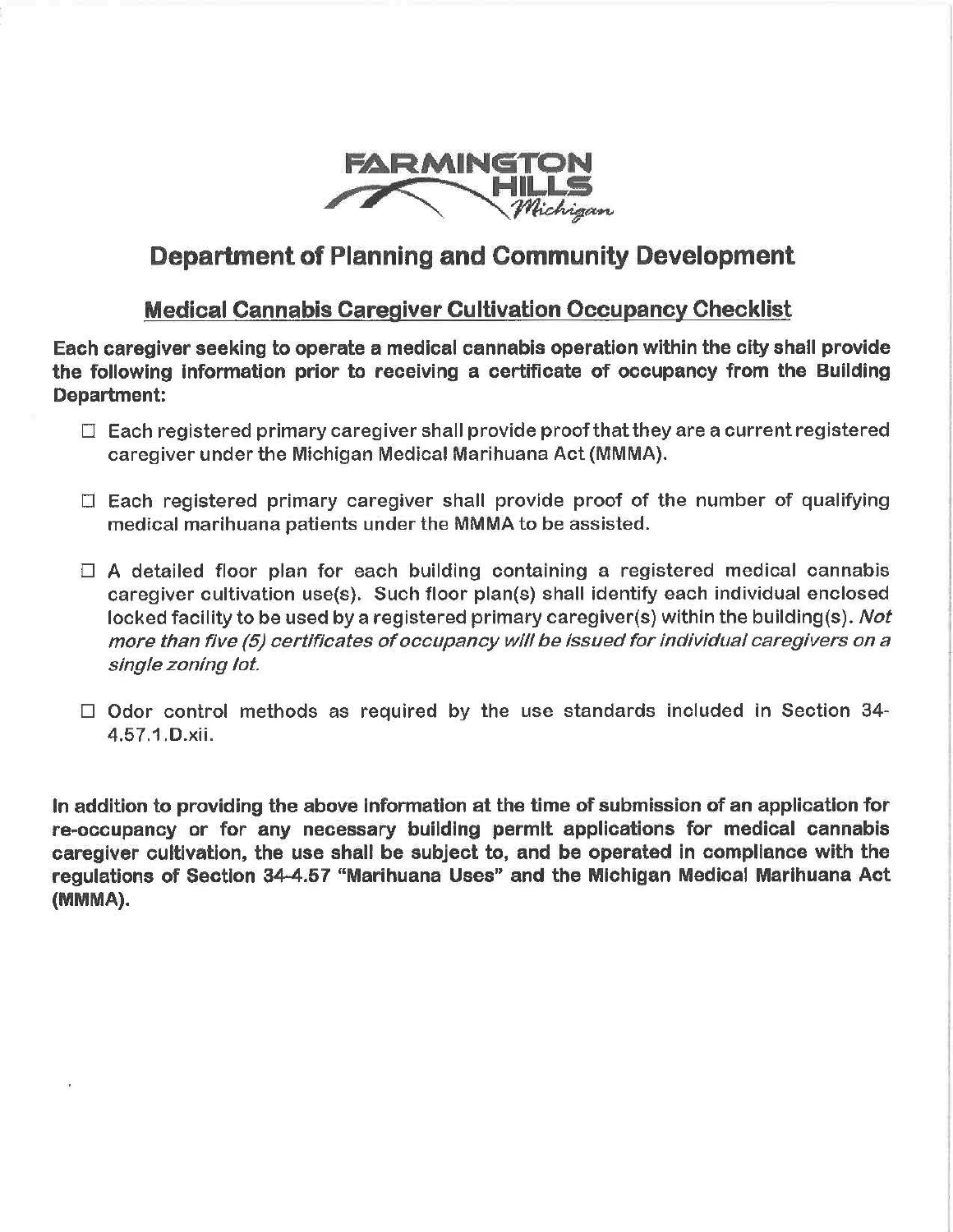7. Each temporary use may have one sign attached to a tent or other structure on the site. The sign area shall not exceed 75 square feet. For corner lots, one additional sign of up to 75 square feet may be permitted. In addition. signs required by law designating fire routes, tent entrances and exits shall be permitted. Up to two temporary freestanding signs not greater than 32 inches in height and four square feet shall be permitted within ten (10) feet of a street-facing property line. Up to eight (8) additional square feet of temporary freestanding signage shall be permitted within the site's parking area; such signage shall not exceed 32 inches in height. No balloons, festoons, inflatables or other similar devices designed to attract attention to the site or use shall be permitted.

and

Introduction Purpose

Definitions

N

Zoning<br>Districts

m

Standards

Site<br>Standards

m

Development<br>Procedures

10

Enforcement Admin and

Seasonal outdoor sales shall comply with all applicable laws and ordinance regulations of the City including obtaining a license under Chapter 22, Article III of the City Code.

### 34-4.57 MARIHUANA USES

- 1. Primary caregiver (medical cannabis) uses are regulated as follows:
	- and intent. Findings, purpose  $\Delta$ The Michigan Medical Marihuana Act (MMMA), Initiated Law 1 of 2008, MCL 333.26421 et. seq., as amended, does not nullify a municipality's inherent authority to regulate land use under the Michigan Zoning Enabling Act (MZEA), **MCL** 125.3101 et seq. as long as (1) the municipality does not prohibit or penalize the cultivation of medical cannabis (marihuana) and (2) the municipality does not impose regulations that are unreasonable and inconsistent with regulations established by state law. MCL 333.26424(b)(2) states that primary caregivers and qualifying patients must keep their plants in an enclosed, locked facility in order for those individuals to be entitled to the MMMA protections in MCL 333.26424(a) and (b). Because an enclosed, locked facility may be found in various locations on various types of property, this ordinance, limiting where a primary caregiver can cultivate medical marihuana within the City, does not conflict with the MMMA's requirement that cannabis plants be kept in an enclosed, locked facility. The City finds that the average residence in the City is not aptly suited to the safe and favorable cultivation of 72 cannabis plants that a primary caregiver is permitted to grow under the MMMA. The City further finds that the cultivation of 72 cannabis plants by primary caregivers in residential districts creates potential hazards and potential adverse and detrimental effects on the neighboring properties that endanger the public health, safety and welfare. The purpose and intent of this ordinance is to identify suitable locations for primary caregivers to cultivate medical cannabis, in compliance with the MMMA and this Article and to protect the public health, safety and welfare by mitigating the potential adverse and detrimental effects of such cultivation on neighboring properties.
	- Ordinance has no effect on patient use.  $R_{\perp}$ This ordinance does not apply to or regulate any qualifying MMMA patient activities or conduct that is in compliance with the MMMA. A qualifying patient, operating in compliance with the MMMA,

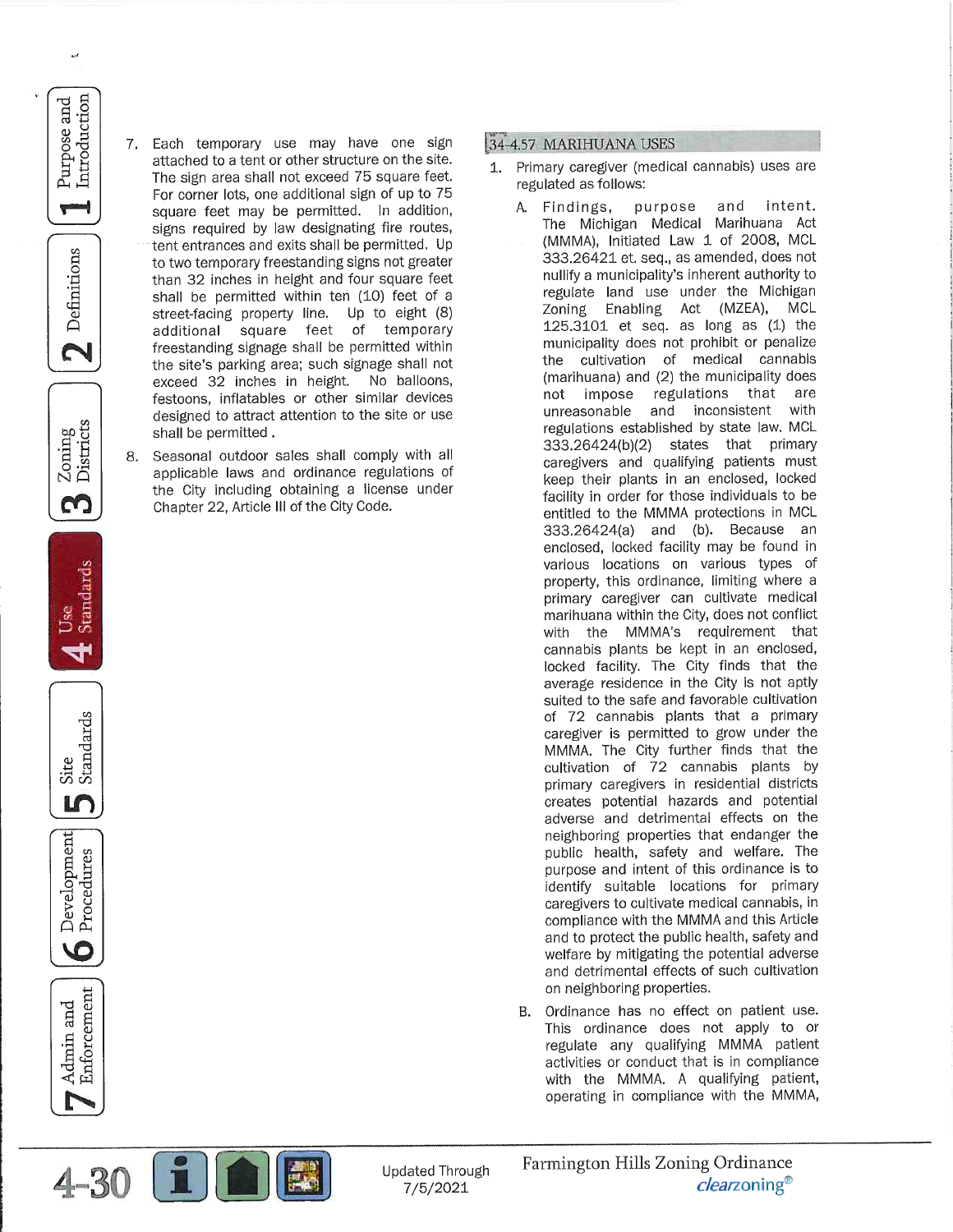Introduction Purpose and

N

Definitions ယ Zoning<br>Districts



**Site** Standards





shall be permitted to cultivate, at the primary residence of the patient, who shall also be a fulltime resident of the dwelling. no more than the 12 allowed cannabis plants as permitted by the MMMA for the patient's personal use to treat their debilitating medical condition. The possession, smoking or ingestion of medical cannabis by a qualifying patient who has been issued and possesses a valid registry identification card under the Michigan Medical Marihuana Act (being PA 2008, Initiated Law, at MCL 333.26421, et seq.) in any zoning district shall not be considered a use of land regulated under this Chapter.

C. No defenses against criminal prosecution. Nothing in this ordinance is intended to grant, nor shall anything in this Ordinance be construed as granting, immunity from or affirmative defenses against criminal or other prosecution under state laws or local ordinances, including without limitation Ordinance, for growing, sale, this consumption, use, distribution, or possession of marihuana not in strict compliance with the MMMA and the Administrative Rules of the Michigan Marijuana Regulatory Agency (MRA). Also, since federal law is not affected by the MMMA or the MRA's Administrative Rules, nothing in this Ordinance is intended to grant, nor shall anything in this Ordinance be construed as granting, immunity from or an affirmative defense against criminal prosecution under federal law. Moreover, nothing in this Ordinance shall be construed or interpreted as endorsing, aiding, or abetting violations of federal or state laws. The MMMA and this zoning ordinance do not protect users, caregivers or the owners of properties on which the medical use, growing, possession or handling of cannabis occurs from federal prosecution, or from having property seized by federal or state authorities under the federal Controlled Substances Act or other federal laws. The use, possession and growing of cannabis remains illegal; however, consistent with the MMMA and rulings of the Michigan Supreme Court, this Section of the Ordinance designates the specific districts of the City in which medical cannabis primary caregivers may assist one or more medical cannabis patients in the specific and limited

circumstances and under the conditions set forth in this Section.

#### D. Use standards.

The following regulations shall apply to all primary caregivers:

- i. Primary caregivers shall only operate on a zoning lot located within the LI-1, Light Industrial District and, if so located, shall be a principal permitted use. Site plan approval by the Planning Commission is required prior to commencing any new primary caregiver use unless the primary caregiver use is locating in an existing building in the LI-1, Light Industrial District, in which case the Director of Planning and Community Development or his/her designee shall be the approving body;
- The medical use of cannabis and the ii. amount of cannabis and cannabis plants in the possession of the primary caregiver on the premises shall comply at all times and in all circumstances with the MMMA and the Administrative Rules of the MRA, as they may be amended from time to time, and the requirements of this ordinance;
- iii. A registered primary caregiver shall not be located on zoning lot that adjoins or is adjacent to any property used for a nursery school, day nursery, day care center, state licensed day care home, or a public, parochial or private elementary, intermediate, or secondary school offering courses in general education;
- iv. Not more than five (5) qualifying patients shall be assisted per primary caregiver with the medical use of cannabis:
- Not more than five (5) primary v. caregivers shall be permitted to service qualifying patients on a zoning lot or parcel;